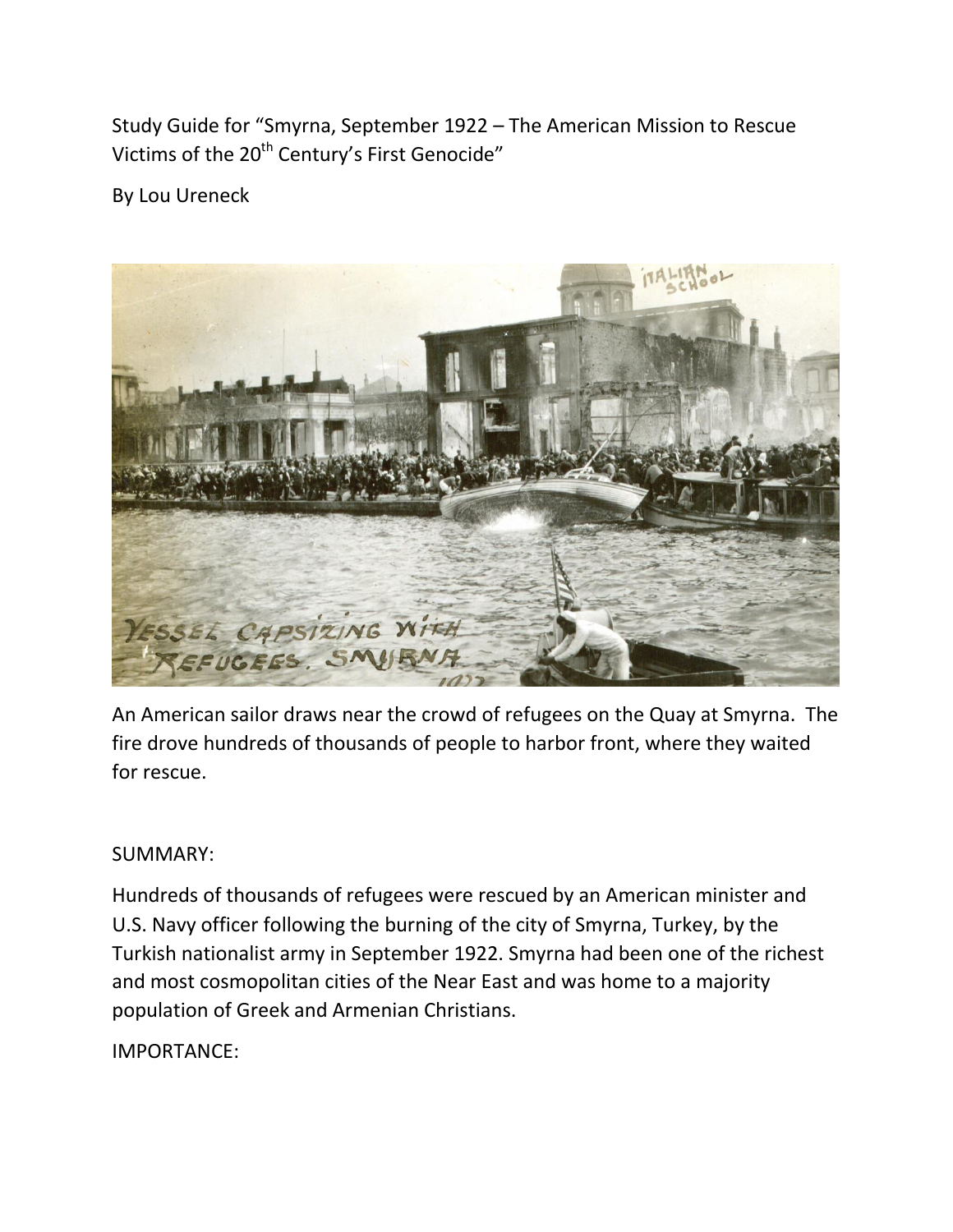The arson and massacre at Smyrna formed the final violent episode of the  $20<sup>th</sup>$ Century's first genocide. Between 1912 and 1922, two successive Turkish governments killed three million Armenian, Greek and Assyrian people in Turkey. The people were killed through executions by gun and sword or by long marches over mountains and desert, leading to death by starvation, disease and exhaustion. The mass killings set a pattern of genocides that would follow later in the  $20<sup>th</sup>$  Century including the Jewish Holocaust.



A refugee woman and child stand with a group of others rescued from the city after it was occupied and burned by the Turkish nationalist army.

#### WHAT IS GENOCIDE?

Genocide is an attempt to eliminate an entire group of people. The group can be defined by race, culture, religion, ethnicity or language. The word "genocide" was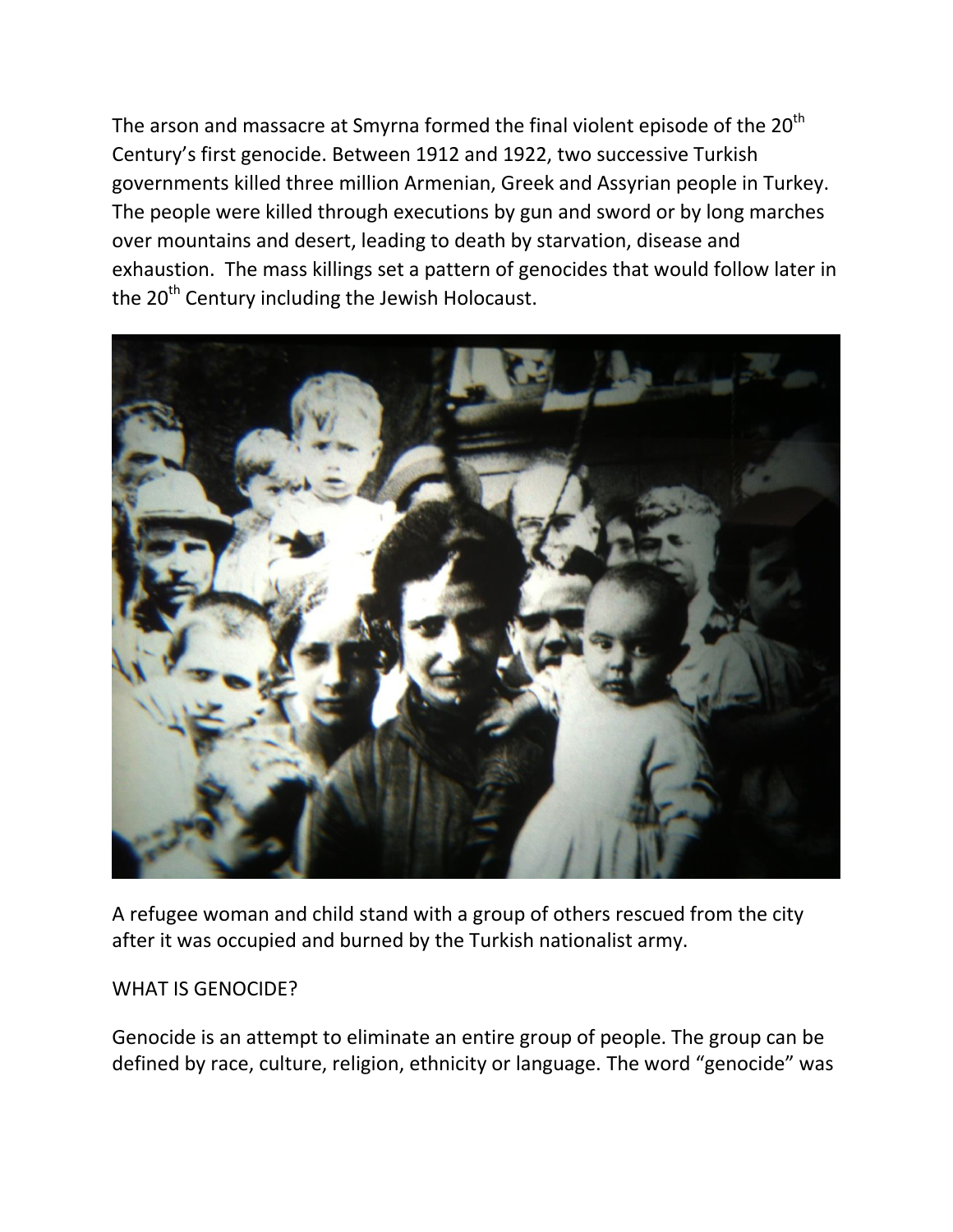coined by Raphael Lemkin, a Polish-Jewish legal scholar. Lemkin said that genocide was

͞… a coordinated plan of different actions aiming at the destruction of essential foundations of the life of national groups, with the aim of annihilating the groups themselves. The objectives of such a plan would be the disintegration of the political and social institutions, of culture, language, national feelings, religion, and the economic existence of national groups, and the destruction of the personal security, liberty, health, dignity, and even the lives of the individuals belonging to such groups."

Examples of genocides in history include the Jewish Holocaust (1941-45), the Cambodian Genocide (1975-1979), the Bosnian Genocide (1992-1995), the Rwandan Genocide (1994) and West Punjab Genocide (1946-47). The Armenian Genocide (1915-196) was part of a broader religious cleansing in the Ottoman Empire that killed Greeks and Assyrians as well as Armenians and culminated at Smyrna.

## HISTORICAL CONTEXT:

Christians had long been second-class subjects in the Ottoman Empire (Turkey). As the Empire declined in the late  $19<sup>th</sup>$  and early  $20<sup>th</sup>$  Centuries, its Christian subjects became scapegoats for the Empire's troubles, and campaigns of expulsion and killing were begun. Turkey aligned itself with Germany and other Central Powers at the start of World War I, and during the war the killing of its Christian subjects intensified. About 1.5 million Armenians were killed in 1915-16. American missionaries in the country witnessed the long death marches, and the killings were widely reported in the West.

After the defeat of the Central Powers, the victors gathered at Paris for peace talks and the drafting of treaties to settle new borders, reparations and other issues. The big four nations at the peace talks were the United States, Great Britain, France and Italy. A dispute broke out among the victors, and Italy unilaterally sought western Turkey as its rightful spoils of war. The United States and Britain objected and invited the nation of Greece, also an ally in the war, to forestall an Italian invasion of Turkey by occupying the city of Smyrna in May 1919. At the time, a civil war had broken out inside Turkey between the government and a new party of Turkish nationalists opposed to the peace terms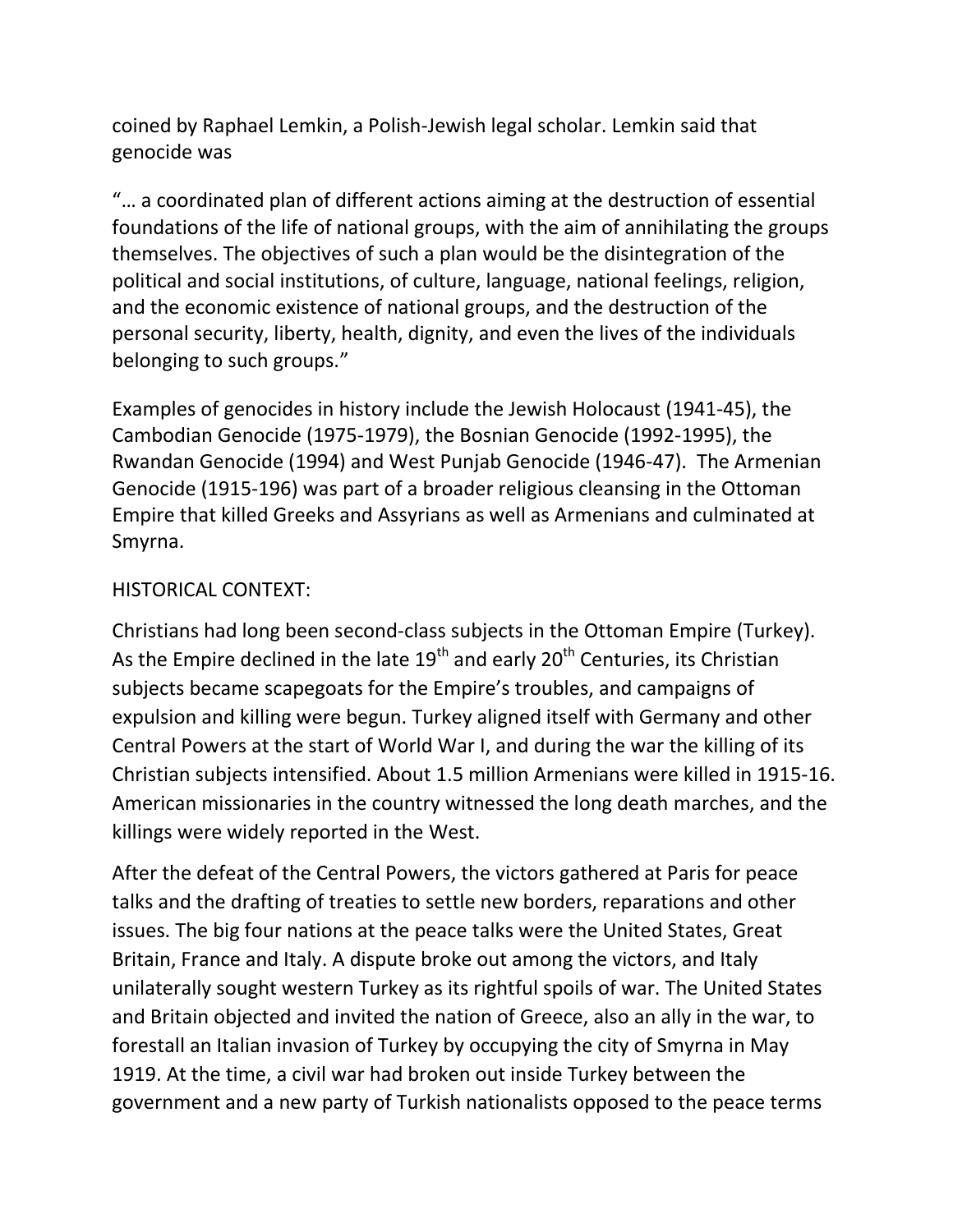that were being dictated by the Allies. After Greece occupied Smyrna, a war broke out between Greece and the Turkish nationalist army. It lasted for three years. In August 1922, the Turkish nationalist army prevailed under the leadership of Mustapha Kemal, later called Ataturk. The Turkish army entered Smyrna and burned the city and massacred thousands of its residents.



Refugees fleeing the brutality of the Turkish army crowd on to a barge in the harbor at Smyrna. After the fire, the city was bereft of food, and water was scarce.

## MAIN CHARACTERS IN THE STORY:

Asa K. Jennings, a Methodist minister from upstate New York and an employee of the Young Men's Christian Association. Disabled by tuberculosis early in life, Jennings nonetheless arranged for the evacuation of Smyrna's Christian population in a bold and unusual diplomatic maneuver.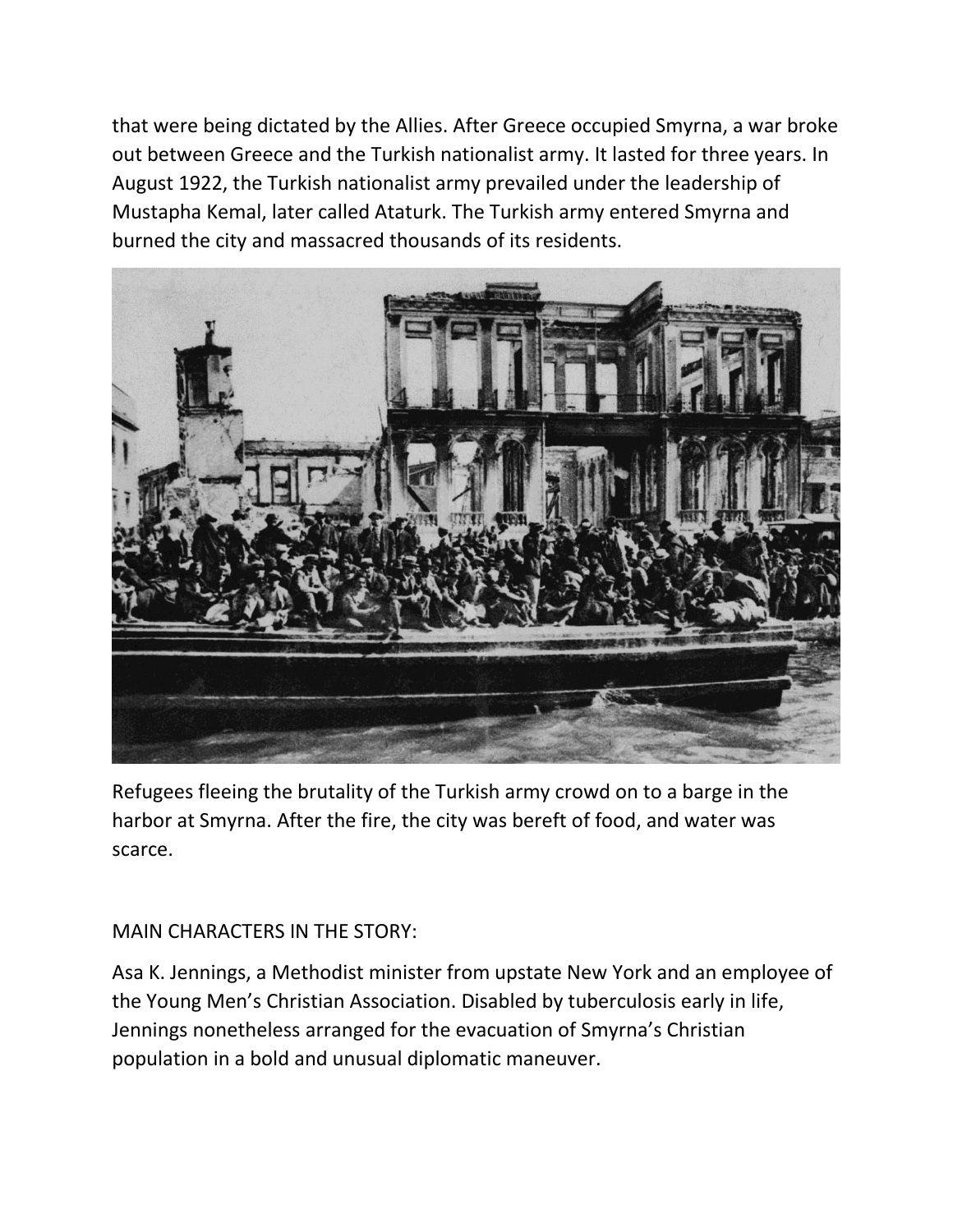Halsey Powell, a U.S. naval officer from Kentucky who assisted Jennings in the evacuation. Powell was a WWI hero before arriving at Smyrna.

Mustapha Kemal, leader of the Turkish nationalist army and the father of modern Turkey.



President Harding

Warren G. Harding, president of the United States and an opponent of American involvement in Turkey to rescue Christian refugees.

George Horton, the American consul-general at Smyrna and an advocate of American intervention to save Smyrna and its Christian population.

## QUESTIONS FOR DISCUSSION:

Why did the United States refuse to intervene on behalf of Christian refugees at Smyrna?

What part did oil and other commercial interests play in the U.S. decision not to intervene in the crisis?

What seemed to be the factors that contributed to the characters of Asa Jennings and Halsey Powell that led them to arrange an evacuation despite the position of the American government?

Why was the American organization Near East Relief so important during this period?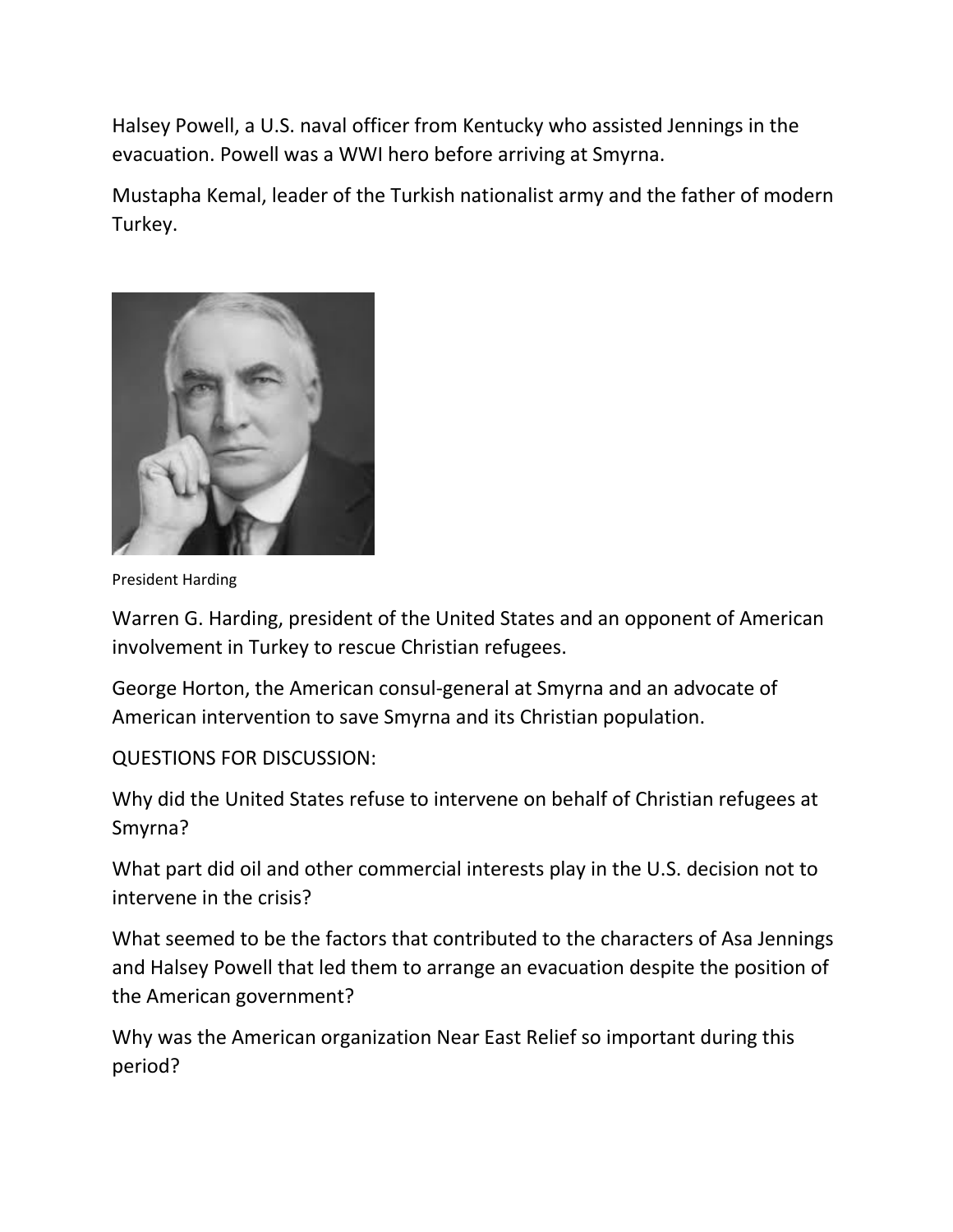Henry Morgenthau was the U.S. ambassador to Turkey before America entered the war against Turkey's ally, Germany. Morgenthau reported the genocide that was occurring in Turkey to his superiors in Washington. Why did the U.S. government fail to act on his reports? Was the U.S. correct in not declaring war on Turkey when it declared war on Germany?

What was the social and political context in Turkey that led to the genocide?

In what ways was the genocide in Turkey a portent of genocides that would follow in the  $20<sup>th</sup>$  Century?

ADDITIONAL READING:

Websites:

"The Genocide of Ottoman Greeks, 1914-1923"

[http://www.ncas.rutgers.edu/center-study-genocide-conflict-resolution-and](http://www.ncas.rutgers.edu/center-study-genocide-conflict-resolution-and-human-rights/genocide-ottoman-greeks-1914-1923)[human-rights/genocide-ottoman-greeks-1914-1923](http://www.ncas.rutgers.edu/center-study-genocide-conflict-resolution-and-human-rights/genocide-ottoman-greeks-1914-1923)

͞Coming to Terms: The Legacy of the Armenian Genocide͟

http://www.armeniangenocidemuseum.org

Books:

Balakian, Peter, *[The Burning Tigris:](https://en.wikipedia.org/wiki/The_Burning_Tigris) The Armenian Genocide and America's Response*, Harper, 2003.

Edward Hale Bierstadt, Helen Davidson Creighton. *The Great betrayal: A Survey of the Near East Problem*, R. M. McBride & Company, 1924.

Dobkin, Marjorie Housepian. *Smyrna 1922: The Destruction of a City*. New York: Harcourt Brace Jovanovich, 1971; 2nd ed. Kent, Ohio: Kent State University Press, 1988

Edip, Halide, *[The Turkish Ordeal](http://louisville.edu/a-s/history/turks/Turkish%20Ordeal.pdf)*, New York-London: The Century, 1928.

Horton, George. *[The Blight of Asia](https://en.wikipedia.org/wiki/The_Blight_of_Asia)*. Indianapolis: The Bobbs-Merrill Company, 1926; repr. London: Sterndale Classics and Taderon Press, 2003.